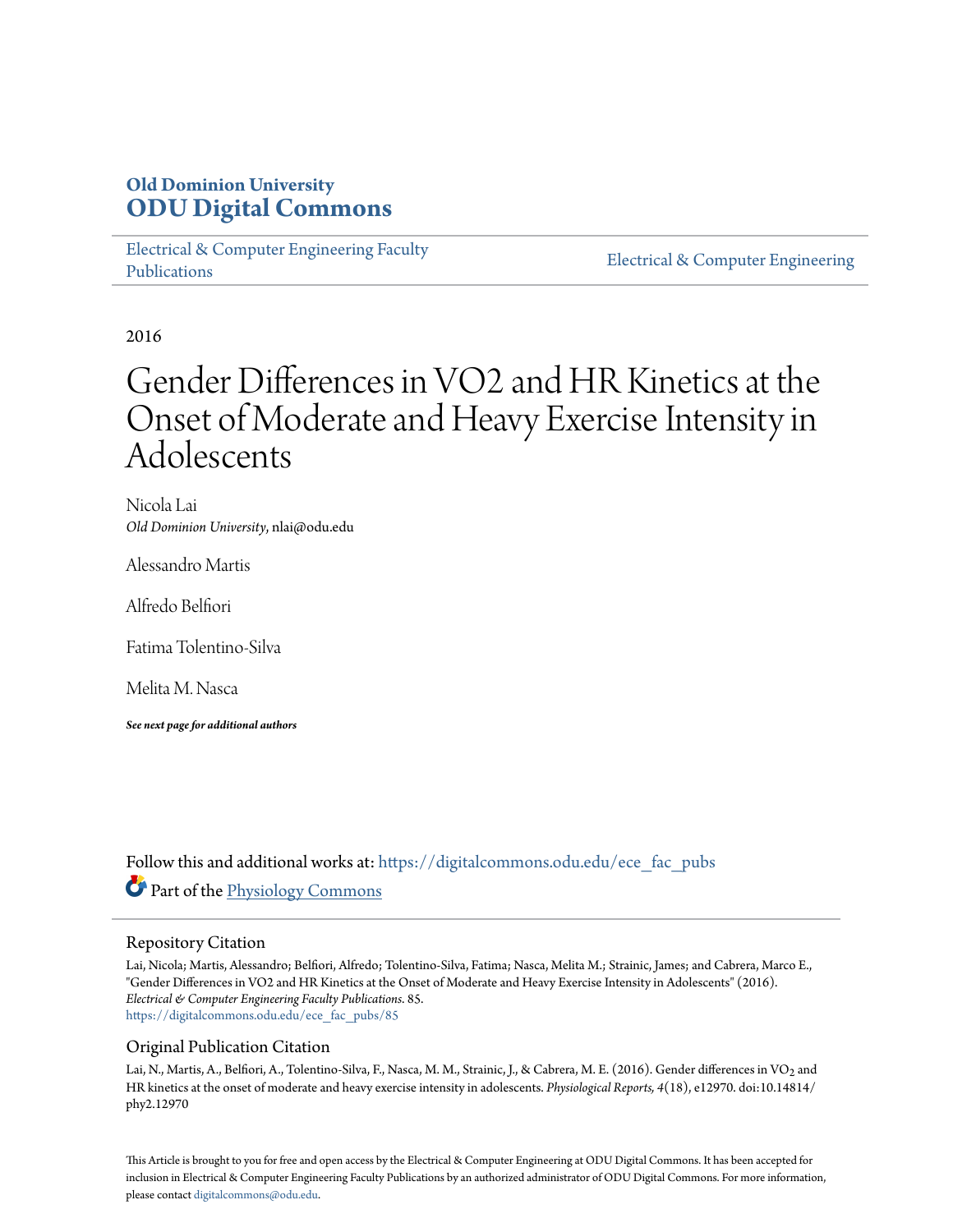#### **Authors**

Nicola Lai, Alessandro Martis, Alfredo Belfiori, Fatima Tolentino-Silva, Melita M. Nasca, James Strainic, and Marco E. Cabrera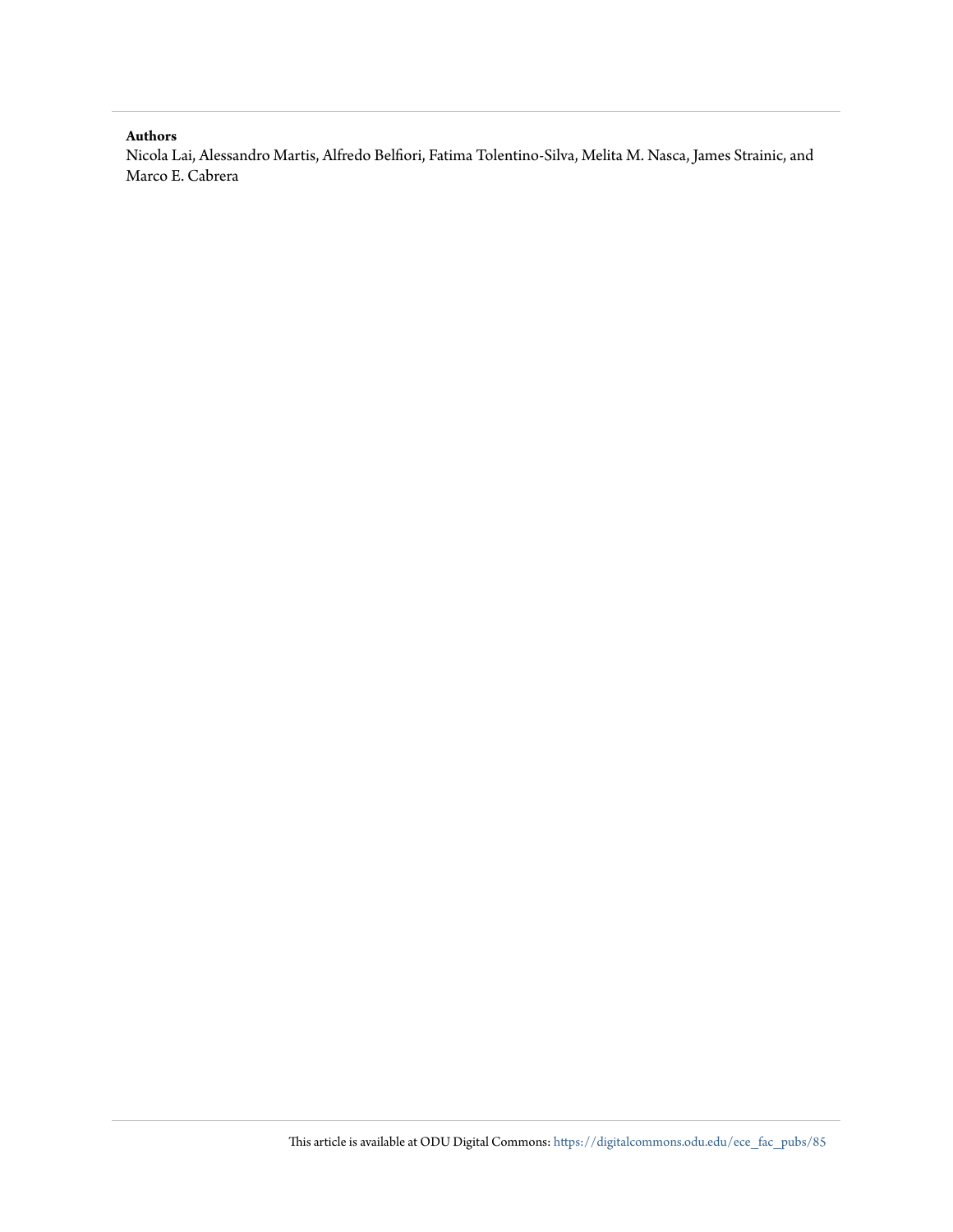# **Physiological Reports**

#### ORIGINAL RESEARCH

## Gender differences in  $\dot{V}O_2$  and HR kinetics at the onset of moderate and heavy exercise intensity in adolescents

Nicola Lai<sup>1,2,3,4,5</sup>, Alessandro Martis<sup>1</sup>, Alfredo Belfiori<sup>1</sup>, Fatima Tolentino-Silva<sup>3</sup>, Melita M. Nasca<sup>2,6</sup>, James Strainic<sup>2,6</sup> & Marco E. Cabrera<sup>1,2,3,6,\*</sup>

1 Department of Biomedical Engineering, Case Western Reserve University, Cleveland, Ohio

2 Department of Pediatrics Cardiology, Case Western Reserve University, Cleveland, Ohio

3 Center for Modeling Integrated Metabolic Systems, Cleveland, Ohio

4 Department of Electrical and Computer Engineering, Old Dominion University, Norfolk, Virginia

5 Biomedical Engineering Institute, Old Dominion University, Norfolk, Virginia

6 Rainbow Babies and Children's Hospital, Cleveland, Ohio

#### Keywords

adolescents, African American, exercise, heart rate, kinetics, modeling, pulmonary  $O<sub>2</sub>$ uptake.

#### Correspondence

Nicola Lai, Department of Electrical and Computer Engineering, Biomedical Engineering Institute, Old Dominion University, Norfolk, VA 23529. Tel: 757-683-6062 Fax: 757-683-3220 E-mail: nlai@odu.edu

#### Funding Information

This research was supported in part by National Institutes of Health Grants GM6630901 and K25 AR-057206. A. Martis was supported by the University of Cagliari, Autonomous Region of Sardinia, Italy.

Received: 15 August 2016; Revised: 28 July 2016; Accepted: 22 August 2016

doi: 10.14814/phy2.12970

Physiol Rep, 4 (18), 2016, e12970, doi: [10.14814/phy2.12970](info:doi/10.14814/phy2.12970)

\*M.E. Cabrera died February 5, 2009.

#### Abstract

The majority of the studies on  $\dot{V}O_2$  kinetics in pediatric populations investigated gender differences in prepubertal children during submaximal intensity exercise, but studies are lacking in adolescents. The purpose of this study was to test the hypothesis that gender differences exist in the  $\dot{V}O_2$  and heart rate (HR) kinetic responses to moderate (M) and heavy (H) intensity exercise in adolescents. Twenty-one healthy African-American adolescents (9 males, 15.8  $\pm$  1.1 year; 12 females, 15.7  $\pm$  1 year) performed constant work load exercise on a cycle ergometer at M and H. The  $VO<sub>2</sub>$  kinetics of the male group was previously analyzed (Lai et al., Appl. Physiol. Nutr. Metab. 33:107– 117, 2008b). For both genders,  $\dot{V}O_2$  and HR kinetics were described with a single exponential at M and a double exponential at H. The fundamental time constant  $(\tau_1)$  of  $\dot{V}O_2$  was significantly higher in female than male at M  $(45 \pm 7 \text{ vs. } 36 \pm 11 \text{ sec}, P < 0.01)$  and H  $(41 \pm 8 \text{ vs. } 29 \pm 9 \text{ sec}, P < 0.01)$ , respectively. The functional gain  $(G_1)$  was not statistically different between gender at M and statistically higher in females than males at H: 9.7  $\pm$  1.2 versus  $10.9 \pm 1.3$  mL min<sup>-1</sup> W<sup>-1</sup>, respectively. The amplitude of the slow component was not significantly different between genders. The HR kinetics were significantly ( $\tau_1$ , P < 0.01) slower in females than males at M (61  $\pm$  16 sec vs. 45  $\pm$  20 sec, P < 0.01) and H (42  $\pm$  10 sec vs. 30  $\pm$  8 sec, P = 0.03). The G<sub>1</sub> of HR was higher in females than males at M:  $0.53 \pm 0.11$  versus  $0.98 \pm 0.2$  bpm W<sup>-1</sup> and H:  $0.40 \pm 0.11$  versus  $0.73 \pm 0.23$  bpm W<sup>-1</sup>, respectively. Gender differences in the  $\dot{V}O_2$  and HR kinetics suggest that oxygen delivery and utilization kinetics of female adolescents differ from those in male adolescents.

#### Introduction

The characterization of pulmonary oxygen uptake kinetics  $(VO<sub>2</sub>)$  response to exercise is used to evaluate cardiorespiratory and skeletal muscle function in exercise physiology (Whipp and Wasserman 1972; Linnarsson 1974; Whipp and Rossiter 2005). The  $\dot{V}O_2$  response to constant work rate exercise reflects indirectly muscle oxygen  $(O<sub>2</sub>)$ consumption (Poole et al. 1991; Knight et al. 1992) and its parameter characteristics provide information on bioenergetic processes sustaining and limiting exercise performance which depends upon exercise intensity. Most

the American Physiological Society and The Physiological Society.

This is an open access article under the terms of the [Creative Commons Attribution](http://creativecommons.org/licenses/by/4.0/) License,

which permits use, distribution and reproduction in any medium, provided the original work is properly cited.

2016 | Vol. 4 | Iss. 18 | e12970 Page 1

<sup>ª</sup> 2016 The Authors. Physiological Reports published by Wiley Periodicals, Inc. on behalf of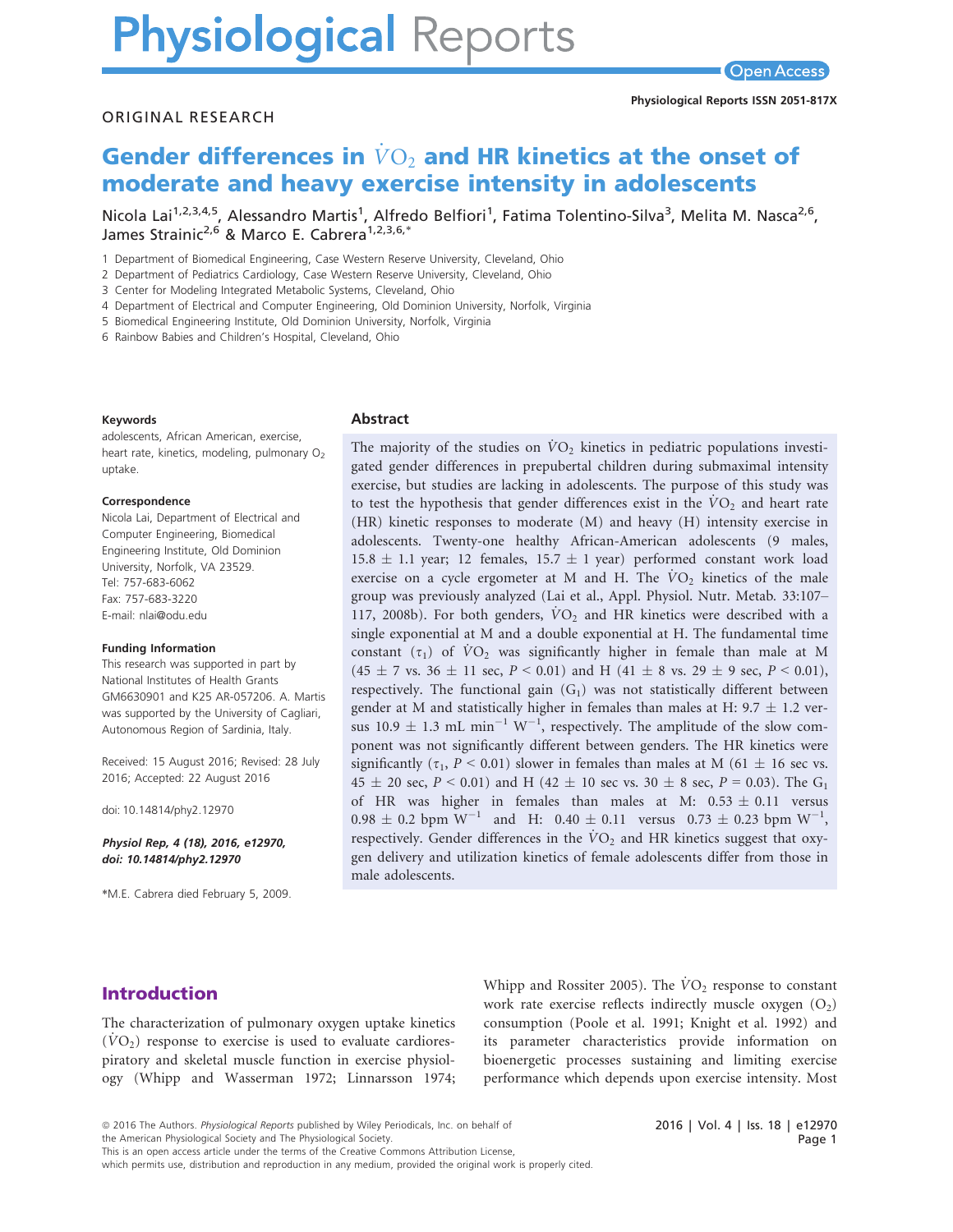of the studies (Rossiter 2011; Poole and Jones 2012) focused on the characterization of  $VO<sub>2</sub>$  at different exercise intensities in adults (Cleuziou et al. 2004; Hughson 2005; Lai et al. 2012) and children (6–12 year olds) (Armon et al. 1991; Williams et al. 2001; Fawkner et al. 2002; Fawkner and Armstrong 2004b), whereas a few studies examined adolescent populations (Cooper et al. 1985; Lai et al. 2008b; Breese et al. 2010; Marwood et al. 2010; Salvadego et al. 2010). Several studies reported changes in  $VO<sub>2</sub>$  with age (DeLorey et al. 2004; Fawkner and Armstrong 2004a; Armstrong and Barker 2009; Breese et al. 2010) and gender (Fawkner and Armstrong 2003, 2004c), but the physiological mechanisms regulating these changes during growth and maturation are yet to be fully uncovered (Fawkner and Armstrong 2003). Although some studies reported faster  $\dot{V}O_2$  kinetics in children than adults (Macek and Vavra 1980; Fawkner et al. 2002), another study showed no differences in the kinetics (Hebestreit et al. 1998).

The underlying patterns of the  $\dot{V}O_2$  kinetic responses to constant work rate exercise have been difficult to characterize in children, given the inherent low signal-to-noise ratio typical of their responses, especially at low exercise intensities (Armstrong and Barker 2009). However, the availability of breath-by-breath systems and mathematical modeling techniques have improved the characterization of the intensity-dependent profiles of the  $\rm\dot{V}O_2$  responses to step transitions to work rates. Thus,  $VO<sub>2</sub>$  responses were characterized in children (Armstrong and Barker 2009). In a prepubertal children study, the response to moderate-intensity exercise was not different between boys and girls (Fawkner et al. 2002), whereas response to heavy-intensity exercise was faster in boys than girls (Fawkner and Armstrong 2004c). The slow component in males was smaller than that in females although functional gain was not different between the two groups. Longitudinal studies on  $\dot{V}O_2$  kinetics response to heavyintensity exercise in children showed that the primary time constant and slow component increase after a 2-year period indicating an age-dependent change of the muscle oxygen delivery and utilization (Fawkner and Armstrong 2004a; Breese et al. 2010) in pediatric population. Another study on gas exchange kinetics during incremental ramp exercise showed indirect evidences for oxygen delivery and utilization differences between healthy male and female pediatric groups (8–18 year) (Cooper et al. 2014). In obese adolescents, gender differences were also found at moderate-intensity exercise, whereas  $\dot{V}O_2$  kinetics in male was faster than female (Lee Franco et al. 2014).

The relationship between cardiovascular and respiratory responses was investigated in adult (Bearden and Moffatt 2001) and adolescent males (Barker et al. 2010a).

This previous study on the influence of priming exercise on  $VO_2$  kinetics indicated that  $O_2$  delivery does not affect the time constant while it affects the overall  $\dot{V}O_2$ kinetics. Another study in young and middle-age adults suggested that  $\dot{V}O_2$  kinetics response to heavy exercise is limited by slow heart rate (HR) and cardiac output kinetics (Hughson et al. 2000). In another NMR and NIRS study (Willcocks et al. 2010), the faster muscle oxygenation kinetics in children than adults in response to constant heavy exercise was attributed to a reduced ability of the children for oxygen delivery in comparison to adults. Gender-related differences were also identified in the cardiovascular response to exercise in children (Armstrong and Welsman 2002). The steady-state exercise HR during heavy-intensity exercise was higher in girls than boys, whereas stroke volume was reduced in girls compared to boys. In females, HR value was reported to be higher than males at a given submaximal exercise intensity (O'Toole 1989). Other studies in children (Cooper et al. 1985) and adults (Lamarra 1982) showed that subjects with higher HR base line manifest slower HR kinetics. These findings would suggest a slower HR kinetics in females than male, although the effect of gender on HR kinetics at the onset of exercise was not determined.

These studies suggest, therefore, that gender differences exist in the ability to deliver and/or to utilize oxygen by the working muscle at different exercise intensity in children. Indeed, gender and maturation are important factors affecting  $VO<sub>2</sub>$  kinetics (Armstrong and Welsman 2002), but only limited research (Fawkner and Armstrong 2004a,c; Armstrong and Barker 2009; Willcocks et al. 2010) focused on gender differences in the cardiorespiratory response to a step change in work rate at different exercise intensities in adolescents. Therefore, the purpose of this study was to test the hypothesis that there are gender-related differences in the  $\dot{V}O_2$  and HR kinetics responses to moderate- and heavy-intensity exercise and whether there is an association between  $\dot{V}O_2$  and HR kinetics in adolescents.

#### Materials and methods

#### **Subjects**

Nine male and twelve female healthy African-American adolescents were included in the study; all the subjects were nonsmokers, taking no medications, and were not involved in competitive athletics and regular exercise training at the time of the study. The analysis of the  $\dot{V}O_2$ kinetics of nine male African-American adolescents was previously determined (Lai et al. 2008b). All procedures were approved by the University Hospitals of Cleveland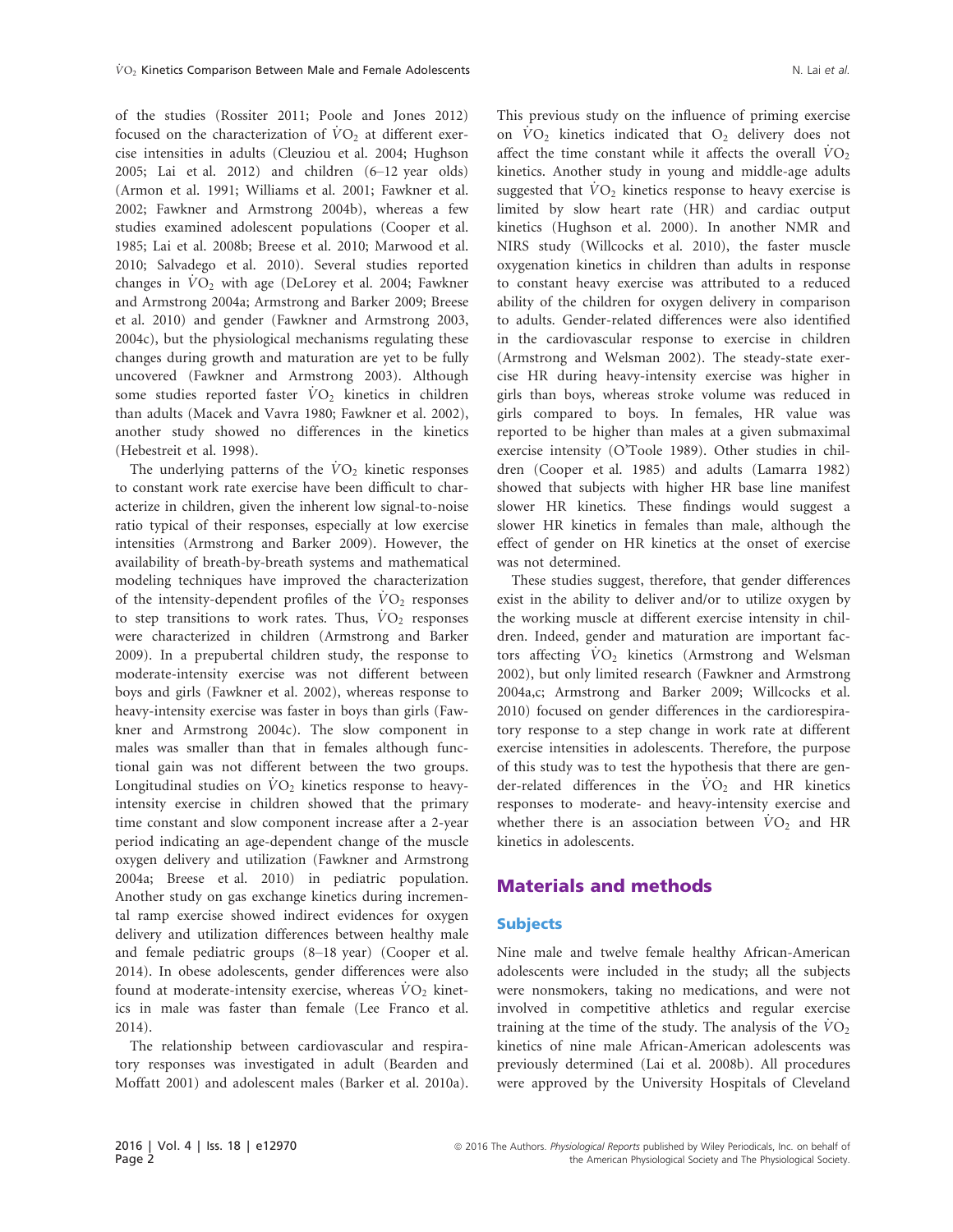Institutional Review Board and written informed consents were obtained from both the subjects and their parents.

#### **Measurements**

The anthropometric measurements were obtained just 1 day before the maximal exercise test. Stature was measured with a standard, calibrated stadiometer (Seca, Vogel and Halke, Hamburg, Germany) and body mass with a balance beam scale (Seca, Vogel and Halke). Stage of maturation was estimated by self-assessment method proposed by Morris and Udry (Morris and Udry 1980) and used to confirm that all subjects were postpubertal (Stage 4–5). All subject characteristics are reported on Table 1.

The exercise tests were performed on an electronically braked cycle ergometer (Ergometrics 800, Sensor-Medics; Yorba Linda, CA) at approximately the same time of day. The subjects were reported to the laboratory on four occasions within a 2-week period. They were instructed to refrain from eating and exercising in the 2 hours prior to their scheduled exercise tests. The experimental procedures were the same of those used to study the male adolescents. In the first experiment, the subjects performed a 20 W  $min^{-1}$  incremental ramp test until they reached exhaustion for determination of peak  $\dot{V}O_2$  ( $\dot{V}O_{2\text{peak}}$ ) and gas exchange threshold  $(LT_{GE})$  via respiratory measurements (Beaver et al. 1986). The delta parameter  $(\Delta = \dot{V}O_{2\text{peak}}-LT_{GE})$  and  $LT_{GE}$  were used to determine the individual work rates for each of the exercise intensity domains investigated. On the subsequent visits, the subjects performed a series of six square-wave exercise tests; two per day, at selected work rates, which corresponded to: (a) 90%  $LT<sub>GE</sub>$  (moderate, M) and (b)  $LT<sub>GE</sub> + 25%$  of  $\Delta$  (heavy, H). Each subject exercised three times at the moderate and heavy intensities. The tests were preceded by a 3-min baseline period and a 3-min warm-up period

|  |  | Table 1. Subjects characteristics by gender. |  |  |
|--|--|----------------------------------------------|--|--|
|--|--|----------------------------------------------|--|--|

|                                                    | Male                         | Female        |
|----------------------------------------------------|------------------------------|---------------|
| $\sqrt{n}$                                         | 9                            | 12            |
| Age (year)                                         | $15.8 + 1.1$                 | $15.7 + 1$    |
| Height (m)                                         | $1.76 \pm 0.05^1$            | $1.62 + 0.06$ |
| Weight (kg)                                        | 69.5 $\pm$ 10.5 <sup>1</sup> | $55.2 + 7.5$  |
| BMI (kg $m^{-2}$ )                                 | $22.4 \pm 2.6$               | $21 \pm 2.6$  |
| $VO2peak (L min-1)$                                | $3.06 + 0.44^1$              | $1.8 + 0.3$   |
| $VO2peak$ (mL kg <sup>-1</sup> min <sup>-1</sup> ) | $44.4 + 6.2^1$               | $32.5 + 3$    |
| $HR_{peak}$ (bpm <sup>1</sup> )                    | $190 \pm 8$                  | $191 + 6$     |
| WR at VO <sub>2peak</sub> (W)                      | $222 + 29^{1}$               | $142 + 18$    |
| $LT_{GF}$ (L min <sup>-1</sup> )                   | $1.56 + 0.28$ <sup>1</sup>   | $0.89 + 0.16$ |
| $LT_{GF}$ (mL kg <sup>-1</sup> min <sup>-1</sup> ) | $22.3 + 3.6^1$               | $16.2 + 2.4$  |
| WR at $LT_{GF}$ (W)                                | $115 + 23^{1}$               | $73 + 14$     |

 $1P < 0.05$  significantly different from female.

at 20 W. At the end of the test, the work rate was abruptly reduced to 20 W for a 10 min (active recovery period) and followed by an additional 5 min (passive recovery) while the subjects remained seated quietly on the cycle. The pedaling rate was kept constant at 60 rpm for all exercise intensity tests. During moderate exercise, subjects exercised for 5 min at the predetermined work rate. During heavy exercise, subjects were asked to pedal until they had achieved a steady state which was defined as 2 min of a <5% change in  $\rm\dot{V}O_2$  and a <3% change in HR and respiratory exchange ratio.

Instructions to begin and end testing were given by voice without warning. ''Steady-state'' values were calculated by averaging data recorded over the last 30 sec of exercise. All square-wave tests performed were assigned in a randomized sequence to avoid ordering effects. A break of 60–90 min was enforced between exercise bouts conducted on the same day.

A facemask (8940 Series, Hans Rudolph, Inc.; Kansas, MO) was carefully fitted and sealed with a gel (Hans Rudolph, Inc.) before the exercise and data collection to obviate any gas leaks. The subjects were given several minutes to familiarize themselves with the breathing apparatus in order to minimize unusual breathing patterns. To measure gas exchange, subjects breathed through a mass flow sensor (hot-wire anemometer) connected to a metabolic cart system (VMax 29, SensorMedics, Yorba Linda, CA). Before each exercise test, the volume sensor was calibrated using a 3-L syringe while the  $O_2$  and  $CO_2$  analyzers were calibrated as previously reported (Lai et al. 2008b). Before, during, and after exercise and recovery, ventilatory, and metabolic variables [ventilation  $(\dot{V}_E)$ , pulmonary oxygen uptake ( $\dot{V}O_2$ ), and carbon dioxide release ( $\dot{V}CO_2$ )] were continuously monitored. These measurements permitted the determination of the ventilatory equivalents for  $O_2$  ( $V_F$ /  $\rm \dot{V}O_2$ ) and  $\rm \ddot{CO}_2$  ( $\rm \dot{V}_{E}/\dot{V}CO_2$ ) as well as the respiratory exchange ratio ( $\dot{V}CO_2/\dot{V}O_2$ ). A three-lead electrocardiogram (SensorMedics) was continuously displayed and used to record HR during the test. Systemic systolic/diastolic blood pressure was measured every 3 min during the maximal exercise test with an automated cuff system (Tango, SunTech Inc., Morrisville, NC).

#### Data processing, modeling, and dynamic analysis

The  $VO<sub>2</sub>$  and HR kinetics data from individual repetitions of moderate and heavy exercise intensities were processed before the estimates of the parameter values. First, the data values greater than 2 SD from their local mean were omitted from those used for parameter estimation. Second, the responses for each trial were linearly interpolated to obtain a value at each second. Corresponding values

<sup>ª</sup> 2016 The Authors. Physiological Reports published by Wiley Periodicals, Inc. on behalf of the American Physiological Society and The Physiological Society.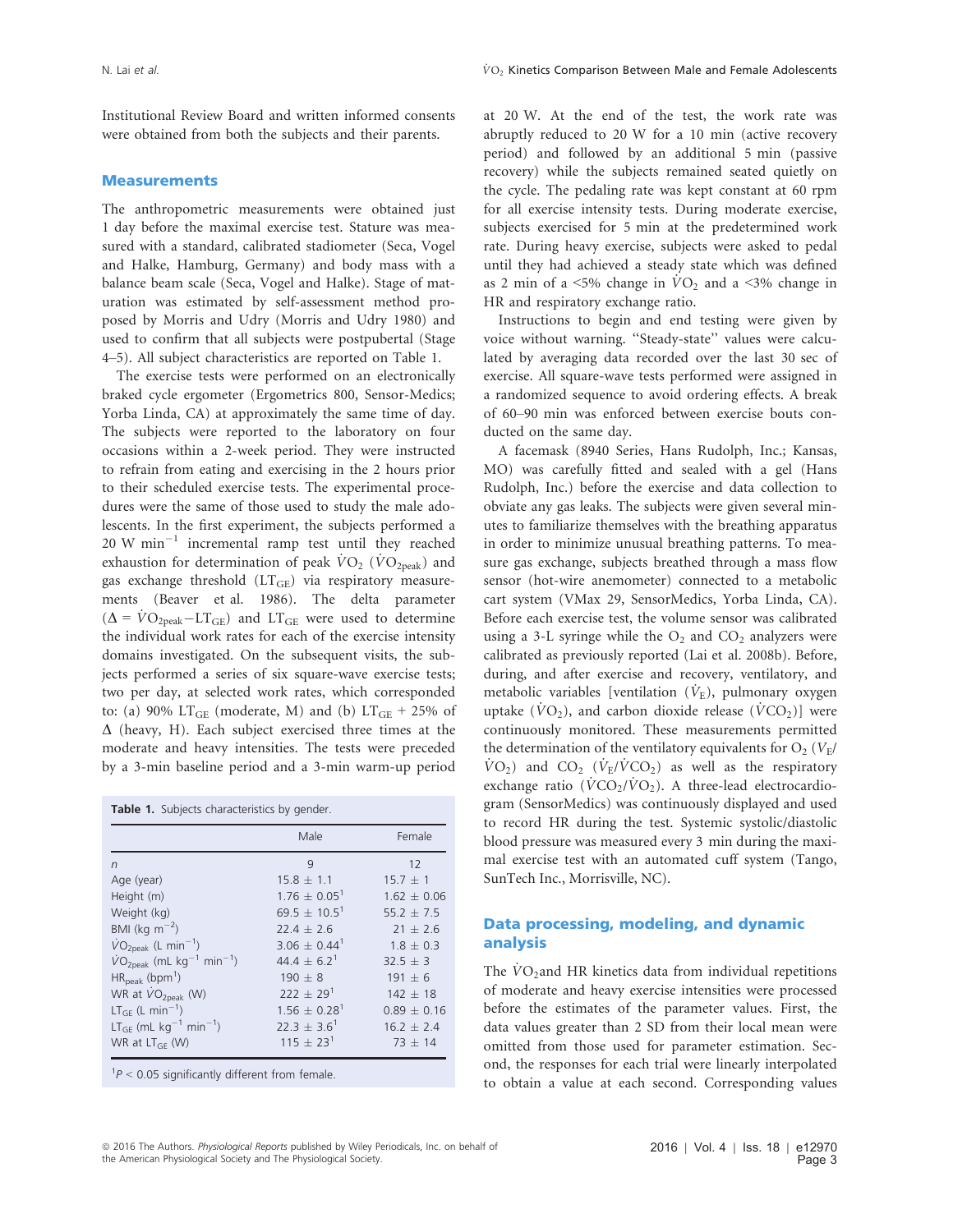on a second-by-second basis were then ensemble averaged to produce a mean dynamic response. Then, averaged values every 5 sec were calculated and utilized for kinetic analysis. The data obtained during the first 20 sec were excluded from the analysis (Ozyener et al. 2001; Breese et al. 2010) for both  $\dot{V}O_2$  and HR kinetics. The cardiorespiratory responses to square-wave change in work rate were characterized with the exponential models listed below using the nonlinear curve fitting function (''lsqcurvefit'') available in Matlab (The Mathworks, Natick, MA) customized and applied to the mean responses. The following models were used:

Model 1:

$$
\Delta Y(t) = Y(t) - Y_{BL} = A_1 \left( 1 - e^{\left( \frac{t - \delta_1}{\tau_1} \right)} \right) H(t - \delta_1)
$$

Model 2:  $\Delta Y(t) = Y(t) - Y_{BL}$ 

$$
= A_1 \left( 1 - e^{-\frac{t - \delta_1}{\tau_1}} \right) H(t - \delta_1)
$$

$$
+ A_2 \left( 1 - e^{-\frac{t - \delta_2}{\tau_2}} \right) H(t - \delta_2)
$$

where  $Y = \dot{V}O_2$  and HR, Y<sub>BL</sub> represents the steady-state values at baseline (i.e., warm up);  $A_1$  and  $A_2$  are the amplitudes of the exponential terms;  $\tau_1$  and  $\tau_2$  are the time constants; and  $\delta_1$  and  $\delta_2$  are the time delays. The Heaviside step function (Abramowitz and Stegun 1972)  $H(t-\delta_1)$  and  $H(t-\delta_2)$  are used to constrain the exponential terms to their corresponding time domains. Subscripts "1" and "2" denote the fast (or fundamental) and slow components of  $VO<sub>2</sub>$  and HR dynamic response, respectively. From the fundamental and slow-phase amplitudes  $(A'_1, A'_2)$  and the change in work rate from baseline  $(\Delta WR)$ , the functional gains of the primary response  $(G_1 = A'_1 / \delta WR)$  and the end-exercise response  $(G<sub>TOT</sub> = [A'<sub>1</sub> + A'<sub>2</sub>]/\delta WR)$  were calculated. Both models (mono and double exponential) were used to characterize each dataset obtained at moderate and heavy exercise intensities.

The interval of time to reach half of the amplitude  $(t_{1/2}$ , half time) of the  $VO<sub>2</sub>$  and HR kinetics was determined to assess the relationship between  $\dot{V}O_2$  and HR responses to moderate and heavy exercise intensities in both adolescent groups.

#### Statistical analyses

All data are expressed as means  $\pm$  SD. Comparison of estimated kinetic parameters within a group were performed using a mixed model analysis of variance accounting for repeated measures on each subject. Post hoc

analysis with a t-test and least significant differences was used to discern differences in the parameters among intensity domains. An F-test was performed to evaluate whether the data were fit significantly better by model 2 than model 1. The square of the correlation coefficient was used to evaluate the goodness of fit for each model. Pearson's correlation was used to assess a linear association between selected variables. For all tests, a P value 0.05 was considered statistically significant. Statistical analyses were performed using Sigma Stat software (Sigma stat 2.03, SPSS, San Jose, CA).

#### Results

The female group was selected to match the age and body mass index of the male group previously investigated (Lai et al. 2008b). Both adolescent groups had similar normal body weight and physical activity. The cardiorespiratory responses to the ramp exercise test are reported in Table 1. The peak of  $\dot{V}O_2$  and peak of  $\dot{V}O_2$  normalized to the body weight of the female group were 59 and 73% of that of the male group, respectively. The WR in female was 64% of that of the male group, whereas the peak of HR  $(191 \pm 6$  bpm) was similar in both adolescent groups.  $\dot{V}O_2$  and WR at the LT<sub>GE</sub> were significantly higher  $(P < 0.05)$  in males. In females as compared to males, the  $\text{VO}_2$  at the LT<sub>GE</sub> was  $0.89 \pm 0.16$  versus  $1.56 \pm 0.28$  L min<sup>-1</sup> and occurred at work rates of 73  $\pm$  14 and 115  $\pm$  23 W, respectively.

The  $VO<sub>2</sub>$  and HR time profiles followed the general patterns reported in Figure 1. The steady-state values for warm up, moderate (M), and heavy (H) exercise intensity were reported in Table 2, whereas the parameters of the  $\dot{V}O_2$  and HR kinetics were estimated with nonlinear curve fitting of exponential models (i.e., 1 and 2) and reported in Table 2. It should be noted that only the  $\dot{V}O_2$  kinetics of the male group were estimated and analyzed in another previous study (Lai et al. 2008b).

#### $\dot{\text{VO}}$  kinetics

In both adolescent groups, the kinetics response at M was well fitted by a monoexponential model (i.e., Model 1), whereas that at H by a double-exponential model (i.e., Model 2) according to the F-test. The mean  $\dot{V}O_2$  value at the end of the transition period  $(VO_{2,E})$  increased with increasing exercise intensity in both groups (Table 2). Between groups, however, males had a  $\rm\dot{VO}_{2,E}$  higher than females at M and H. The amplitude of the fundamental phase  $(A_1)$  increased with exercise intensity in both groups (Table 2). Between the groups,  $A_1$  was significantly greater in males than in females at each intensity exercise. The time delay  $(\delta_1)$  differed significantly among the two exercise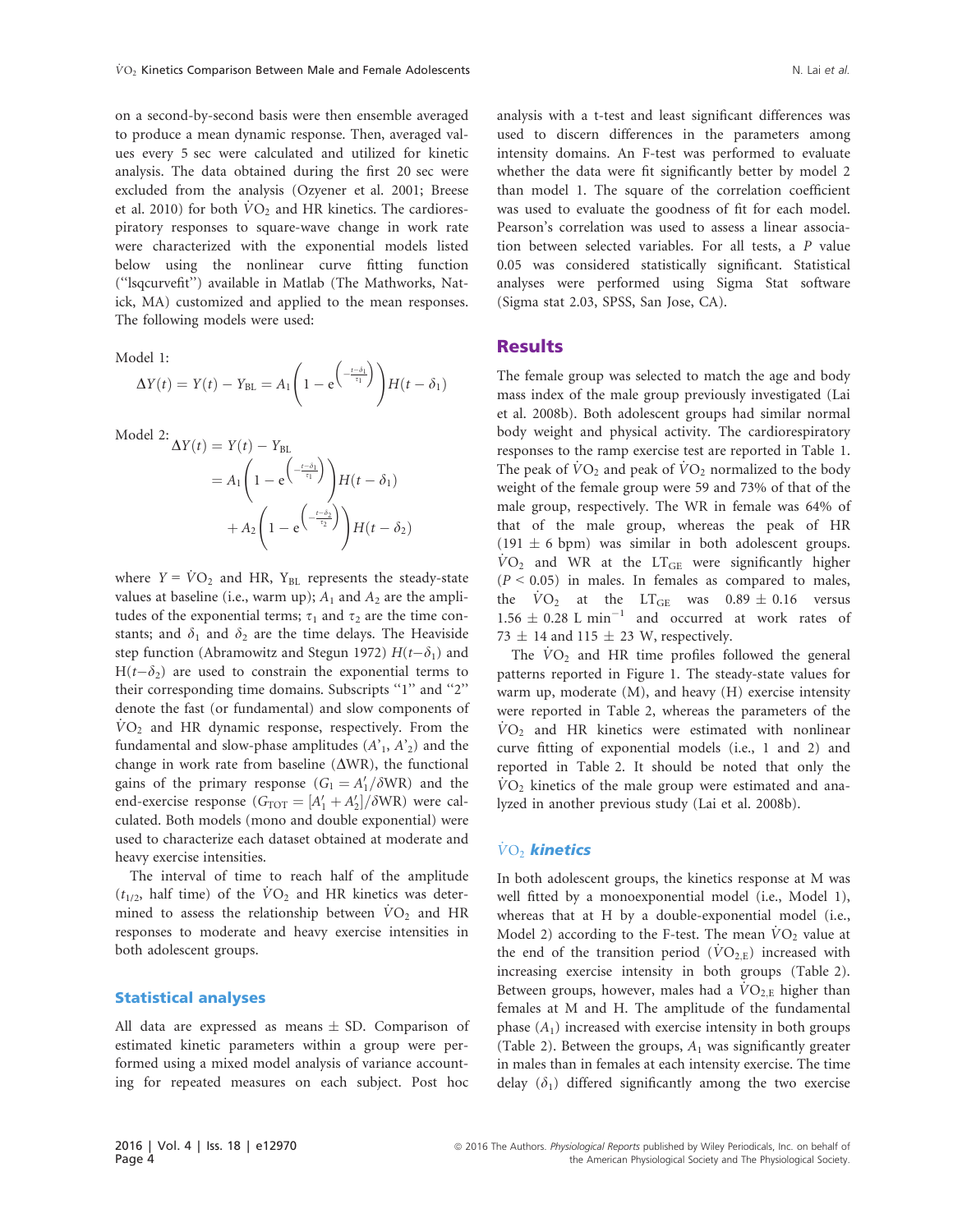

Figure 1. Comparison of model simulations (line) and experimental data of mean  $\dot{V}O_2$  (A, B) and heart rate (C, D) dynamic response to constant work rate exercise of moderate and heavy intensity in a representative female (open circle symbols) and male (closed circle symbols) adolescent. The graphs of the mean responses are showed with 5 sec intervals of time and ensemble averages of interpolated and time-aligned breath-by-breath data from individual transitions from warm up at 20 W. The subscript BL indicates the steady-state value at the warm up.

intensity domains only for the females but not for the males, moreover, it differed between groups at any intensity. The fundamental time constant  $(\tau_1)$  was independent of exercise intensity only for the females. In both groups, a  $VO<sub>2</sub>$  slow component became evident after approximately 2–3 min  $(\delta_2)$  of the phase II of exercise responses at H. The mean value of the Phase III time constant of the response  $(\tau_2)$  was not different between the two gender  $(183 \pm 97)$  for the males vs. 288  $\pm$  103 sec,  $P < 0.56$ ). The exhaustion time of the heavy exercise test for females  $(7.6 \pm 0.6 \text{ min})$  was similar to that observed in males  $(7.8 \pm 0.6 \text{ min})$ . The magnitude of the functional gain of the fundamental phase  $(G_1)$  in males was similar to that measured in females at moderate intensity while was lower than females at heavy exercise intensity. Moreover, there was no gender difference in  $G<sub>TOT</sub>$  at M, whereas it was found lower in males than females at H.

There was no correlation between the  $\tau_1$  of  $\dot{V}O_2$  and  $\text{VO}_{2,\text{peak}}$  for male ( $r = -0.085$ ,  $P = 0.8$ ) and female  $(r = -0.5, P = 0.1)$  adolescents.

#### HR kinetics

The HR kinetics as for the  $\dot{V}O_2$  kinetics were characterized by the single-and double-exponential model for M and H, respectively. The HR mean value at the end of the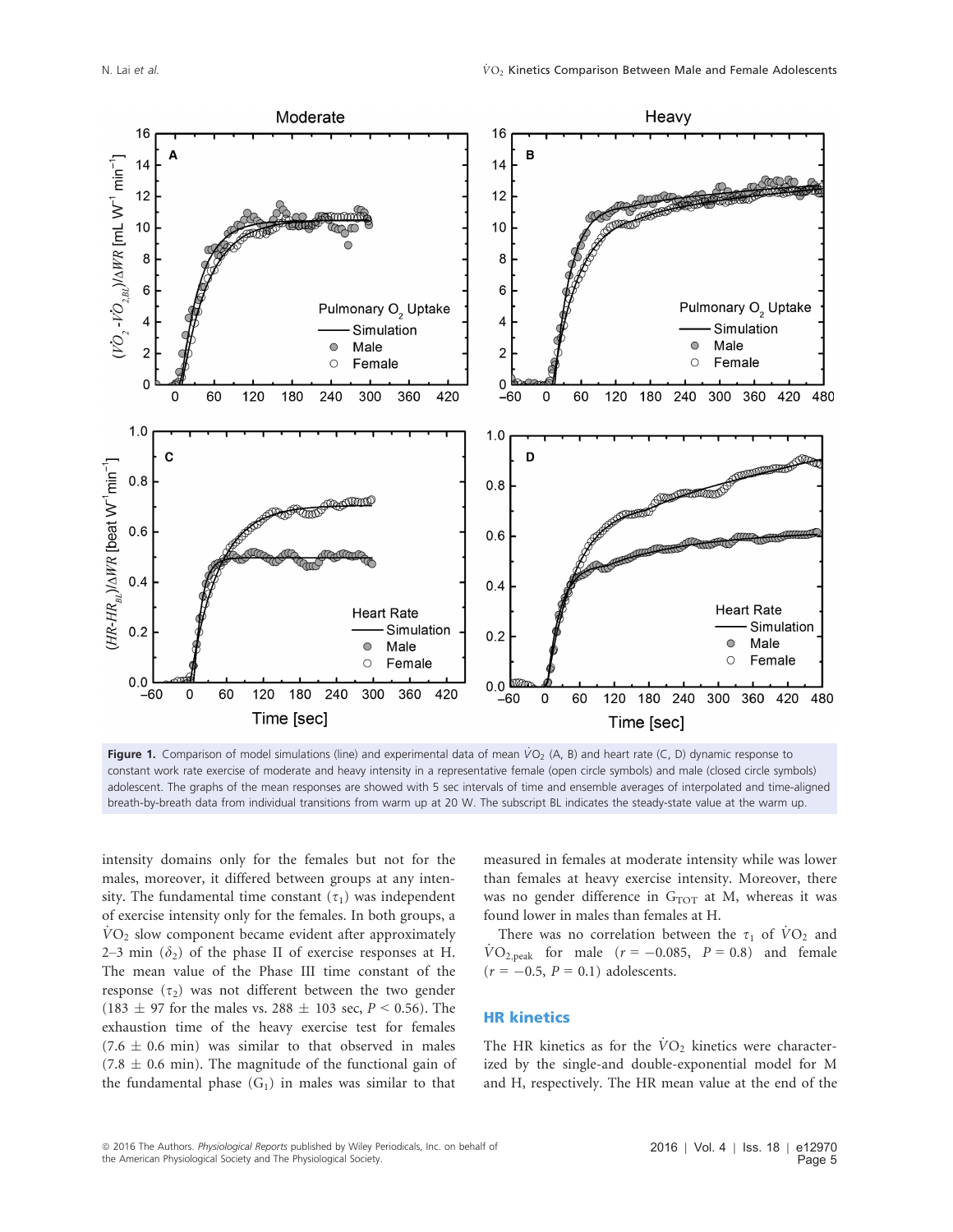|                                                   |                                   | Male                     |                                         | Female                    |  |  |
|---------------------------------------------------|-----------------------------------|--------------------------|-----------------------------------------|---------------------------|--|--|
|                                                   | M                                 | H                        | M                                       | H                         |  |  |
| Exercise duration (min)                           | $5.4 \pm 0.04$                    | $7.8 \pm 0.6$            | $5.4 \pm 0.04$                          | $7.6 \pm 0.6$             |  |  |
| Work rate (W)                                     | $102 \pm 20^{1,2}$                | $140 \pm 23^1$           | $63 \pm 13^2$                           | $87 \pm 15$               |  |  |
| Pulmonary oxygen uptake, VO2                      |                                   |                          |                                         |                           |  |  |
| $\dot{V}O_{2,BL}$                                 | $0.53 \pm 0.08^1$                 | $0.53 \pm 0.06^1$        | $0.41 \pm 0.04$                         | $0.40 \pm 0.05$           |  |  |
| $\dot{V}O_{2,E}$                                  | $1.45 \pm 0.3^{1,2}$              | $2.0 \pm 0.3^1$          | $0.93 \pm 0.16^2$                       | $1.3 \pm 0.2$             |  |  |
| $A_1$ (L min <sup>-1</sup> )                      | $0.93 \pm 0.3^{1,2}$              | $1.2 \pm 0.3^1$          | $0.51 \pm 0.15^2$                       | $0.75 + 0.14$             |  |  |
| $A_2$ (L min <sup>-1</sup> )                      |                                   | $0.22 \pm 0.1$           |                                         | $0.13 \pm 0.06$           |  |  |
| $\delta_1$ (s)                                    | $15 \pm 2^1$                      | $17 \pm 2^1$             | 9.2 $\pm$ 3.9 <sup>2</sup>              | $12.4 \pm 2.7$            |  |  |
| $\delta_2$ (s)                                    |                                   | $115 \pm 32$             |                                         | $151 \pm 47$              |  |  |
| $\tau_1$ (s)                                      | $36 \pm 11^{1,2}$ [27 $\div 44$ ] | $29 \pm 9^1$ [23÷35]     | $45 \pm 7[41 \div 49]$                  | 41 $\pm$ 8[36 $\div$ 46]  |  |  |
| $\tau_2$ (s)                                      |                                   | $197 \pm 92$             |                                         | $283 \pm 106$             |  |  |
| $G_1$ (mL min <sup>-1</sup> W <sup>-1</sup> )     | $10.9 \pm 0.9^3$                  | $9.7 \pm 1.2^1$          | $11.3 \pm 1.2^3$                        | $10.9 \pm 1.3$            |  |  |
| $G_{TOT}$ (mL min <sup>-1</sup> W <sup>-1</sup> ) |                                   | $11.6 \pm 0.9^1$         |                                         | $12.8 \pm 1.0$            |  |  |
| Heart rate, HR                                    |                                   |                          |                                         |                           |  |  |
| $HR_{BI}$                                         | 93 $\pm$ 7 <sup>1</sup>           | 91 $\pm$ 9 <sup>1</sup>  | $104 \pm 7$                             | $106 \pm 6$               |  |  |
| HR <sub>E</sub>                                   | $136 \pm 10^{1,2}$                | $162 \pm 10^{1}$         | $148 \pm 10^{2}$                        | $178 \pm 9$               |  |  |
| $A_1$ (bpm)                                       | $42 \pm 10$                       | $47 \pm 13$              | $43 \pm 9^2$                            | $53 \pm 11$               |  |  |
| $A_2$ (bpm)                                       |                                   | $21 \pm 9$               |                                         | $18 \pm 9$                |  |  |
| $\delta_1$ (s)                                    | $0.9 \pm 1.9^{2}$                 | $4 \pm 3.8$              | $0.3 \pm 0.9$                           | $1.8 \pm 2.5$             |  |  |
| $\delta_2$ (s)                                    |                                   | 94 $\pm$ 37 <sup>1</sup> |                                         | $135 \pm 46$              |  |  |
| $\tau_1$ (s)                                      | $45 \pm 20^{1,2}$ [30÷61]         | $30 \pm 8^{1}$ [23÷36]   | 61 $\pm$ 16 <sup>2</sup> [51 $\div$ 71] | 42 $\pm$ 10[36 $\div$ 48] |  |  |
| $\tau_2$ (s)                                      |                                   | $245 \pm 115$            |                                         | $223 \pm 75$              |  |  |
| $G_1$ (bpm $W^{-1}$ )                             | $0.53 \pm 0.11^{1,2}$             | $0.40 \pm 0.11^1$        | $0.98 \pm 0.2^2$                        | $0.79 \pm 0.26$           |  |  |
| $GTOT$ (bpm $W-1$ )                               |                                   | $0.58 \pm 0.13^1$        |                                         | $1.04 \pm 0.22$           |  |  |

Table 2. Effect of exercise intensity on kinetic parameters<sup>4</sup> of the  $VO_2$  and HR responses to square-wave exercise of moderate (M) and heavy (H) intensity by gender.

The confidence interval is enclosed between square brackets.

 $1<sup>1</sup>P < 0.05$  significant gender difference at the same exercise intensity.

 $P^2P < 0.05$  significant exercise intensity within group.

 ${}^{3}P$  < 0.05 significant different from  $G_{TOT}$  within group.

<sup>4</sup>The subscript BL and E indicate the steady-state value at the warm up and end of exercise, respectively.

exercise  $(HR<sub>E</sub>)$  increased by 20% with exercise intensity in both groups (Table 2). The females had a  $HR<sub>E</sub>$  value 10% significantly higher than males at both exercise intensities. The amplitude  $A_1$  increased with exercise intensity but between groups, it was similar in males and females at each corresponding intensity. The  $\tau_1$  in males was 35–40% smaller than that estimated in females at M and H. Within each group, the  $\tau_1$  decreased with exercise intensity by approximately 32%. A HR slow component became evident after approximately 94 and 135 sec  $(\delta_2)$ of the Phase II of exercise response at H for males and females, respectively. The mean value of the  $\tau_2$  was similar for both gender  $(245 \pm 115 \text{ sec}, \text{ males vs.})$  $223 \pm 75$  sec, females). In males, the G<sub>1</sub> and G<sub>TOT</sub> were approximately 50% lower than that determined in females at M and H. The  $G_{TOT}$  was independent from the exercise intensity for both gender groups.

To assess the relationship between  $\dot{V}O_2$  and HR kinetics, a linear association between  $\tau_1$  of  $\dot{V}O_2$  and HR kinetics was investigated in both groups of adolescents (Table 3). In males, the correlation between  $\tau_1$  of  $\dot{V}O_2$ and HR kinetics was significant at M ( $r = 0.8$ ,  $P < 0.01$ ) and was not significant at H  $(r = -0.32, P = 0.4)$ , whereas in females the correlation between  $\tau_1$  of  $\dot{V}O_2$  and HR was not significant at both exercise intensities

| Table 3. Relationship between $\dot{V}O_2$ and HR responses to square- |  |  |  |
|------------------------------------------------------------------------|--|--|--|
| wave exercise.                                                         |  |  |  |

|              |   | $\tau_{1,VO_2}$ VS. $\tau_{1,HR}$ | $t_{1/2,\dot{V}O_2}$ VS. $t_{1/2,HR}$ |
|--------------|---|-----------------------------------|---------------------------------------|
| Group $(21)$ | M | $r = 0.6, P < 0.002$              | $r = 0.3$ , $P = 0.2$                 |
|              | Н | $r = 0.2$ , $P = 0.5$             | $r = 0.4$ , $P = 0.08$                |
| Male $(9)$   | M | $r = 0.8, P < 0.01$               | $r = 0.76, P < 0.03$                  |
|              | Н | $r = -0.32$ , $P = 0.4$           | $r = 0.92, P < 0.01$                  |
| Female (12)  | M | $r = 0.2$ , $P = 0.5$             | $r = 0.03$ , $P = 0.9$                |
|              | н | $r = -0.3$ , $P = 0.3$            | $r = -0.13$ , $P = 0.7$               |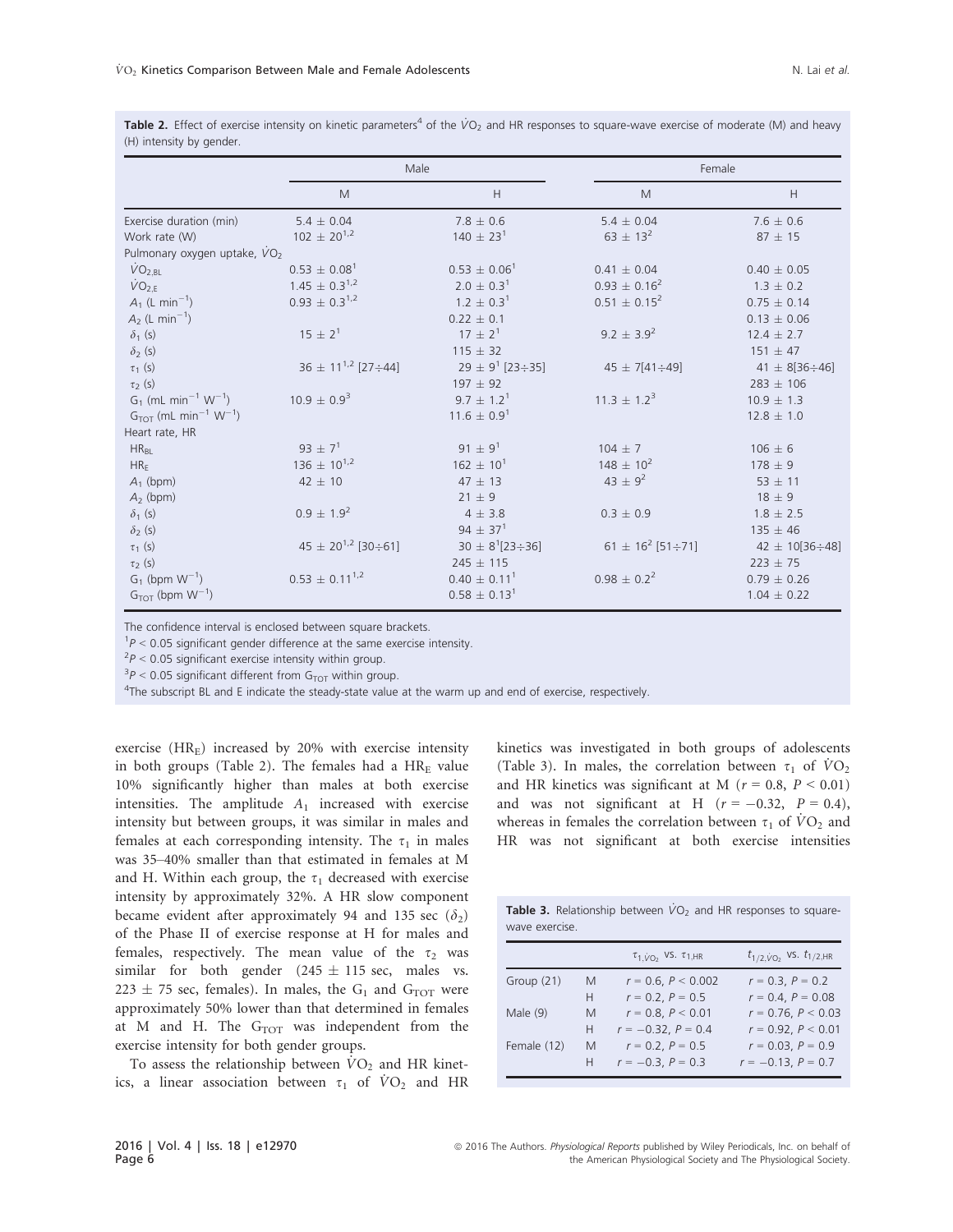(M:  $r = 0.2$ ,  $P = 0.5$ ; H:  $r = -0.3$ ,  $P = 0.3$ ). The correlation between  $t_{1/2}$  of  $\dot{V}\text{O}_2$  and HR kinetics was also investigated in both adolescent groups. In males, a significant correlation was observed at M ( $r = 0.76$ ,  $P = 0.02$ ) and H  $(r = 0.92, P < 0.01)$ , whereas in females the correlation was not statistically significant at both exercise intensities  $(M: r = 0.03, P = 0.9; H: r = -0.13, P = 0.7).$ 

#### **Discussion**

The majority of the studies of  $VO<sub>2</sub>$  kinetics in pediatric populations have investigated age and gender differences in prepubertal children during submaximal high-intensity exercise, but studies are lacking in adolescents. In this study,  $VO<sub>2</sub>$  and HR responses to constant work rate exercise of moderate and heavy intensities were characterized in females and compared to those of African-American male adolescents. The main findings of this study showed gender differences in the  $\rm\dot{VO_2}$  and HR kinetic response to moderate and heavy exercise intensity in adolescents: (1) the primary time constant of  $VO<sub>2</sub>$  and HR kinetics in females is lower than that of males; (2) the primary gain of  $VO<sub>2</sub>$  kinetics is independent of exercise intensity for both groups, whereas it is greater in females than males only at heavy exercise intensity while the primary gain of HR kinetics is higher in female than male; (3) there was no gender difference in the slow component of  $\rm\dot{VO}_{2}$ kinetics; and (4)  $VO<sub>2</sub>$  and HR kinetics were significantly correlated only for the male adolescent group.

There are no differences between boys and girls on the number of exponentials required to characterize  $\dot{V}O_2$ kinetics response to moderate and heavy exercise. This result confirms that not only boys (Lai et al. 2008b) but also girls require a single-exponential model for M and a double-exponential model for H, respectively. This finding is in agreement with several studies conducted in children and adults (Linnarsson 1974; Whipp et al. 1982; Cooper et al. 1985; Ozyener et al. 2001; Fawkner and Armstrong 2004b; Lai et al. 2012). Nevertheless, in our study,  $\tau_1$  of adolescents appears closer to the adult rather than prepubertal children's response to both M and H. This could be related to the maturation level that was reported to affect  $\dot{V}O_2$  kinetics (Babcock et al. 1994; Fawkner and Armstrong 2004a; Armstrong and Barker 2009). In particular,  $\tau_1$  was reported smaller in prepubertal children than adults (Fawkner et al. 2002). In females,  $\tau_1$  was greater than males at M in accord with the results found in healthy (Cooper et al. 1985) and obese (Lee Franco et al. 2014) adolescents. At H, the  $\tau_1$  was also greater in female than male in agreement with a previous study in children (Fawkner and Armstrong 2004c) and in contrast to another study from the same research group that did not observe gender differences (Fawkner and Armstrong 2004a). It was reported that fitness level can affect both  $VO<sub>2</sub>$  kinetics parameters (G<sub>1</sub> and  $\tau_1$ ) (Barstow et al. 1996; Pringle et al. 2003; Boone et al. 2008) regardless of potential gender differences. In both females and males, the relationship between  $\tau_1$  of  $\dot{V}O_2$  and  $\dot{V}O_{2\text{peak}}$  was not statistically different indicating that the aerobic capacity of the male group is not responsible for the difference in the  $\tau_1$  of  $\dot{V}O_2$  between male and female groups. Thus, it is unlikely that the fitness level of the male group is related to the gender differences between the two adolescent groups.

At the onset of exercise, the systemic oxygen delivery adjustments to exercise also rely on HR changes which are greater in females than males (Table 2). Both amplitude and time constant parameters of the HR kinetics are important for the oxygen delivery. The HR kinetics difference between males and females could be responsible for gender differences in oxygen delivery and utilization kinetics at both exercise intensities. The slower  $VO<sub>2</sub>$ kinetics in females than males could be in part related to the slower HR kinetics in females than males as  $\tau_1$  of  $VO<sub>2</sub>$  and HR kinetics in females were greater than those observed in male adolescents (Table 2). To further support this hypothesis, a correlation analysis was performed to determine the existence of a relationship between  $\tau_1$  of  $VO<sub>2</sub>$  and that of HR kinetics. In males, a significant relationship was found between these two parameters for M, whereas it was not significant for H. The  $t_{1/2}$  of  $VO_2$  and HR kinetics were also determined to have information on the overall response to heavy exercise, as  $\tau_1$  parameter quantifies only the primary phase of the kinetics. Thus, a strong relationship between  $t_{1/2}$  of  $\dot{V}O_2$  and HR kinetics was observed for both exercise intensities in male adolescent (Table 3). The correlation analysis on  $t_{1/2}$  and  $\tau_1$ indicates that the overall  $VO_2$  kinetics may be affected by the cardiovascular system at both exercise intensities, but the phase II  $\dot{V}O_2$  kinetics is independent from HR kinetics at H. The results observed at H appeared consistent with the evidences reported in two studies on the effect of priming exercise on  $VO<sub>2</sub>$  kinetics at very heavy exercise in boys (Barker et al. 2010a, 2014). In these studies, the priming exercise intervention appeared to increase the amplitude and speed of the overall  $\dot{V}O_2$  kinetics while it did not affect the phase II  $\dot{V}O_2$  tau.

In contrast to the finding for males, there was no evidence for a significant relationship between  $\dot{V}O_2$  and HR kinetics at both exercise intensities in females. We do not have a clear explanation for this observation. It should be noted that a significant relationship between  $\tau_1$  of  $\dot{V}O_2$ and HR kinetics was found at M when both groups were considered in the correlation analysis. Therefore, it cannot be excluded that the absence of association between  $VO<sub>2</sub>$ and HR kinetics at M is related to the sample size. The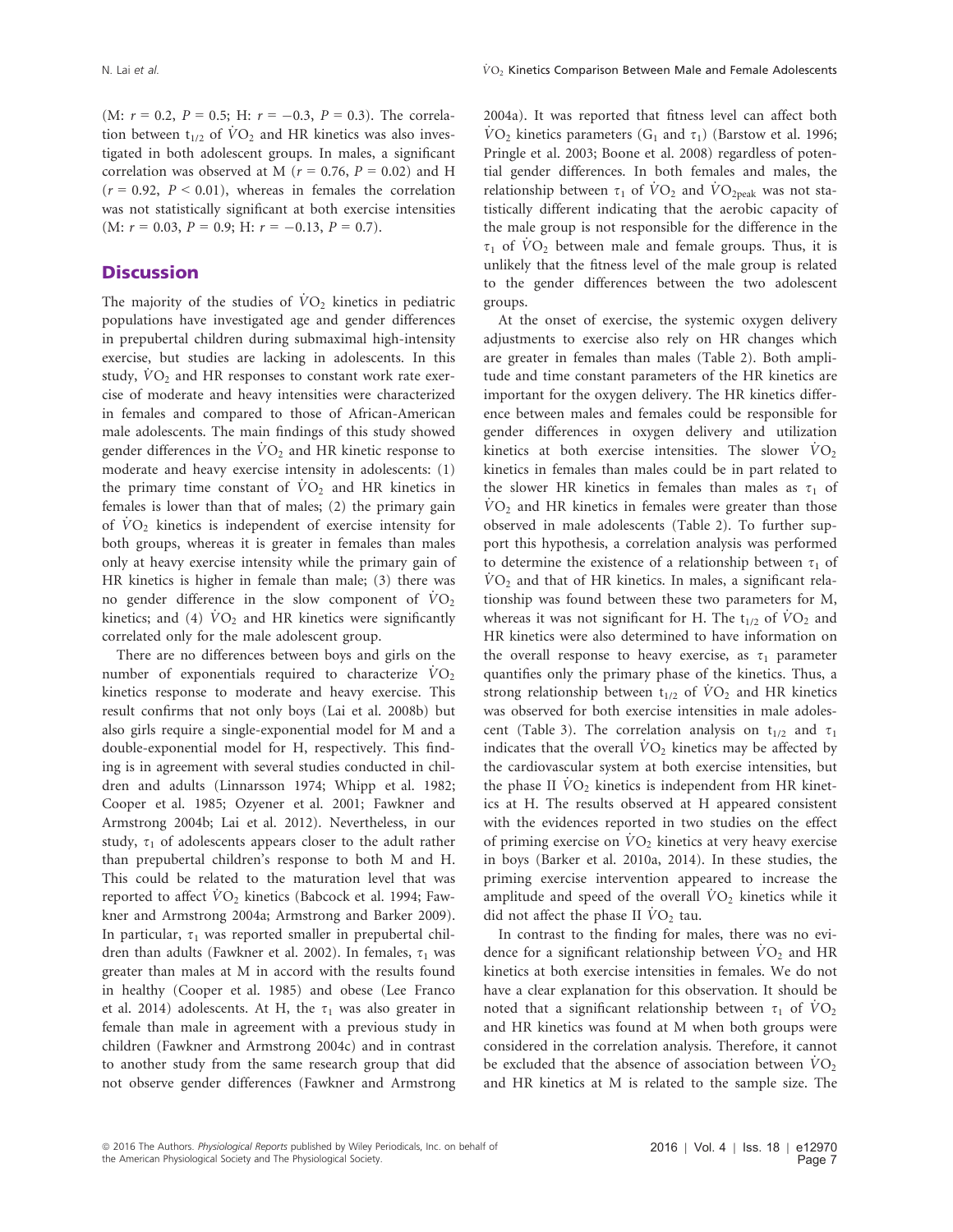only study in boys and girls that investigated the relationship between  $\dot{V}O_2$  and HR kinetics (Cooper et al. 1985) reported no gender difference, although the sample size was quite small. In the same work, a linear relationship between HR base line and half time of the HR kinetics was also observed. Consistent with this observation, in our study, the HR base line was higher in females than that observed in males while the HR kinetics were slower in females than males at M and H (Table 2).

Beside the  $\tau_1$  difference between males and females, the HR change relative to the workload  $(\Delta HR/\Delta WR)$  of males was 50% lower than females for both moderate and heavy exercise intensities. As the total gain  $\Delta VO_2/$  $\Delta$ WR in males was only 5–12% significantly lower than females, the corresponding  $\Delta VO_2/\Delta HR$  in males was 78 and 61% higher than those in females at moderate and heavy exercise intensities, respectively. The higher total gain of HR of female in comparison to that found in male at both exercise intensity suggest that gender differences exist in the cardiovascular regulation during exercise. This result suggests a difference in stroke volume and/or oxygen extraction between male and female. Previous studies showed that the higher HR during exercise in females than males is related to regulatory mechanisms of the cardiovascular system to compensate the lower stroke volume changes in girls than boys (Armstrong and Welsman 2002) and women than men, (Wheatley et al. 2014). Nevertheless, HR kinetics provided only indirect information on systemic oxygen delivery, thus, specific studies should focus on muscle blood flow kinetics during exercise.

Although gender difference observed on HR kinetics is substantial at both exercise intensity, it cannot be excluded that their effect on  $\dot{V}O_2$  kinetics at moderate was different than that at heavy exercise intensity. For M condition, several studies attributed the  $VO<sub>2</sub>$  kinetic regulation to the bioenergetic processes at cellular level rather than central or peripheral oxygen delivery limitations which appear to be relevant only at H or above (Grassi 2000; Hughson 2005). A previous study on the effect of exercise intensity on  $VO<sub>2</sub>$  kinetics in adults reported as indirect evidence of oxygen delivery limitation at H, a slower HR kinetics at H than M (McNarry et al. 2012). In the same study,  $\tau_1$  and  $G_1$  of  $VO_2$  were found dependent on exercise intensity. In contrast, our results showed a  $G_1$  of  $VO_2$  independent of exercise intensity in females similarly to the previous finding on male adolescents (Lai et al. 2008b) indicating that oxygen delivery and utilization in adolescents differ from adults. Another work on the effect of training status on  $\dot{V}O_2$  kinetics supports our results, suggesting that this kinetics are limited by oxygen delivery in adolescents (Marwood et al. 2010). The linear relationship between amplitude and work rate at intensities below and above the ventilatory threshold found in female adolescents confirmed previous results reported from our group for male adolescents (Lai et al. 2008b). Therefore, these results are consistent with study in adults (Barstow and Jones 1991), although there is no consensus whether  $G_1$  parameters are linearly related to the work rate from rest to  $\rm \dot{V}O_{2peak}$  (Whipp and Wasserman 1972; Korzeniewski and Zoladz 2004; Wilkerson et al. 2004; Hughson 2005).

Several studies attributed the differences observed in  $G_1$ and  $\tau_1$  between M and H to specific recruitment of type I and II fibers during muscle contraction in adults (Barstow et al. 1996; Pringle et al. 2003). In an adolescents study, although fiber content was not quantified, the effect of pedal rate on  $VO<sub>2</sub>$  kinetics (Breese et al. 2011) suggested a muscle fiber recruitment similar to that observed in adults (Barstow et al. 1996) at the onset of exercise. In adults, the fraction of type I fibers was negatively correlated with  $\tau_1$  (Pringle et al. 2003), whereas it was positively correlated with  $G_1$  (Pringle et al. 2003; Barker et al. 2010a). Therefore, the slower  $\dot{V}O_2$  kinetics of female in comparison to male adolescents are consistent with a lower percentage of type I muscle fibers in girls than boys as previous reported on a study in adolescents (Glenmark et al. 1992). In contrast with the assumption of a lower percentage of type I muscle fibers in girls than boys,  $G_1$  was similar in females and males at M while it was even higher in females than males at H. The relationship between  $G_1$  and type I muscle fiber reported in previous studies (Pringle et al. 2003; Barker et al. 2010a) should be interpreted with caution as it appears in conflict with other studies that reported a strong correlation between cycling efficiency and type I muscle fiber (Coyle et al. 1992) and a higher muscle phosphate cost in type II than type I muscle fiber (Crow and Kushmerick 1982). According to this evidence,  $G_1$  is expected to increase with higher amounts of type II muscle fiber as  $G_1$  is related to the phosphate cost and  $P/O<sub>2</sub>$  ratio (Rossiter 2011). NMR studies in adolescent (Barker et al. 2010b) indicated that gender differences emerge during highintensity exercise and could be related to muscle fiber recruitment based on the greater anaerobic component observed in girls compared to boys. Another NMR study in adolescents (Willcocks et al. 2010) confirmed that girls have a lower muscular efficiency than boys based on the higher phosphate cost observed in girls than boys. Therefore, this gender differences should not be related to a higher oxygen cost of phosphate production but rather to a higher phosphate cost (Rossiter et al. 2002) in female than male at exercise intensity above the ventilatory threshold.

The slow component observed in female adolescents was consistent with that observed in male adolescent (Lai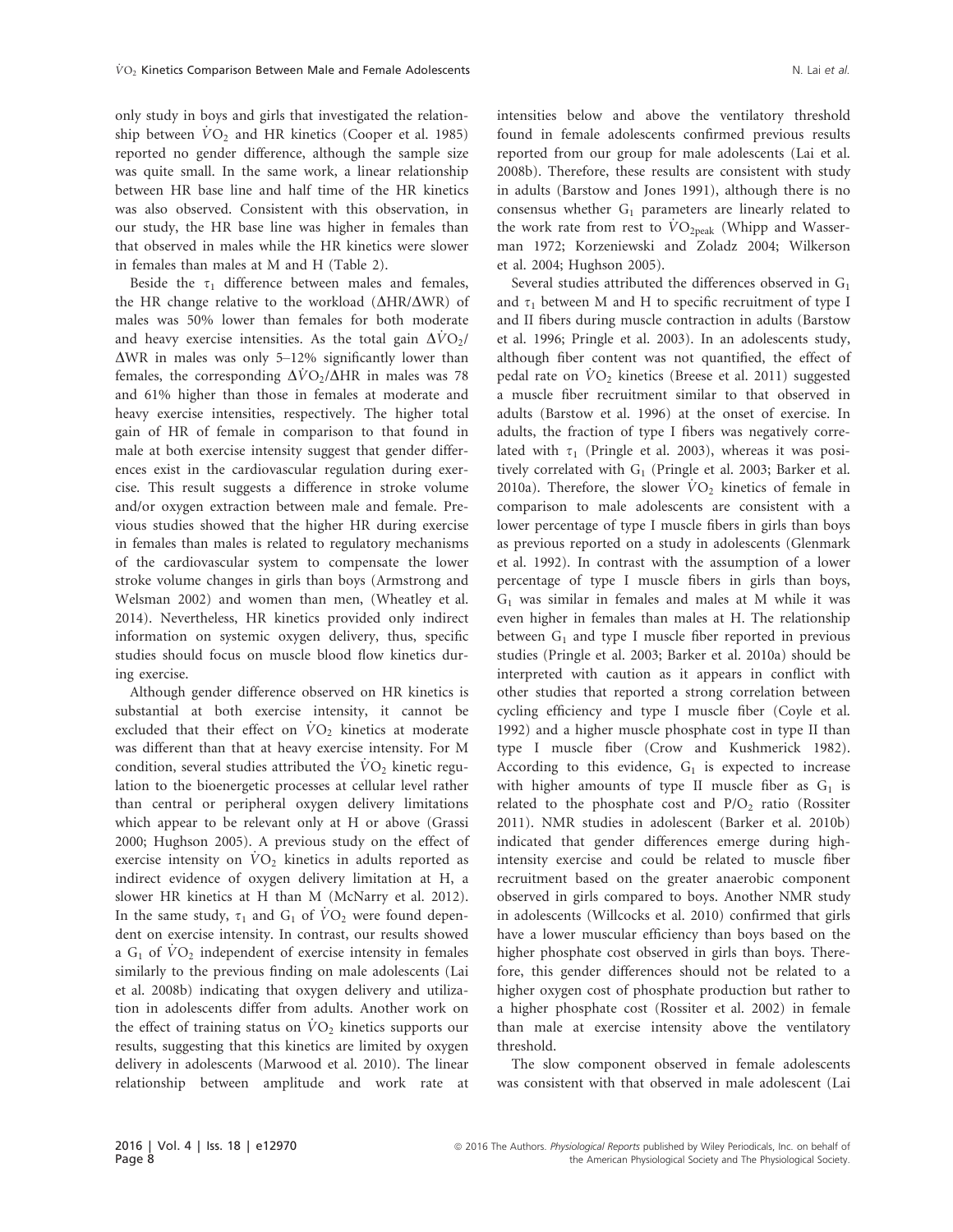et al. 2008b) and adults (Gaesser and Poole 1996). The similar amplitude of the slow component between the two adolescent groups suggests no gender differences in the recruitment of the fiber types at H. Therefore, gender differences in  $G_1$  and  $\tau_1$  observed cannot be explained only by muscle fiber distribution but rather by a combination of factors related to gender differences in biochemical properties, oxygen delivery, and pattern of the recruitment of muscle fiber at moderate and heavy exercise intensity.

The results of this study should also be interpreted in light of several considerations reported in the following paragraphs. The relationship between  $VO<sub>2</sub>$  and HR kinetics found in male provides only indirect evidence for impairment of systemic oxygen delivery. Measurement of cardiac output kinetics provides quantitative information to investigate the relationship between oxygen delivery and utilization at the onset of exercise. Nevertheless, cardiac output kinetics are quite close to those observed for HR as the stroke volume varies during the first 10–30 sec of the onset of a constant workload exercise (Miyamoto et al. 1982).

The growth and maturation affect the cardiorespiratory response to exercise. In our experimental design, the adolescent groups were age matched without a maturity assessment as suggested by previous investigators (Mirwald et al. 2002; Barker et al. 2010b). Gender differences in biological maturation can reach its largest magnitude during adolescence with girls reaching mature height 2 years earlier than boys (Malina et al. 2004). A previous study in children and adolescent (8–18 year) evaluated oxygen delivery and efficiency by  $\dot{V}O_2/WR$  slope and stroke volume by  $\text{VO}_2/\text{HR}$  slope in both males and females (Cooper et al. 2014). The maximal aerobic capacity and  $\dot{V}O_2/HR$  slope increased with age regardless of the gender and were both higher in boys than girls for all age groups investigated. Under the assumption that females would be more mature than male participants, the gender differences observed in our age-matched study appear to be conservative. The gender differences between boys and girls with similar maturation level are expected to be higher than those observed in our study.

Another potential factor affecting the cardiovascular and respiratory responses of the girls of this study is the hormonal changes during the menstrual cycle which could have contributed to the variability in the physiological responses (Wheatley et al. 2014). Although, this study did not control for the phase of the menstrual cycle, a  $\dot{V}O_2$  kinetics study in young women reported that high progesterone and estrogen level during the follicular and luteal phases of the menstrual cycle were not associated with changes in the regulation of  $\dot{V}O_2$  kinetics and local muscle oxygen delivery at the onset of moderate exercise (Gurd et al. 2007).

Beside the empirical models used to characterize the kinetics of physiological variables and to identify the limitations to the physiological response, biophysical-based mathematical models of the system can be used to describe the processes of oxygen transport and metabolism during exercise and analyze the effect HR kinetic parameters on  $\dot{V}O_2$  kinetics. Previous studies applied mass balance relationships at steady state to quantify the extent of central and peripheral factors limiting maximal oxygen consumption at whole-body level (Di Prampero and Ferretti 1990). To study the dynamics of oxygen uptake during muscle contraction mechanistic models that describe oxygen transport and metabolism in skeletal muscle at the cellular, tissue, and whole-body levels can be used (Korzeniewski and Zoladz 2004; Lai et al. 2008a; Zhou et al. 2009; Rossiter 2011).

In summary, the dynamic responses to square-wave exercise of moderate and heavy intensity in a group of female adolescents differ from those previously observed in male adolescents. Female adolescents consistently displayed slower  $\dot{V}O_2$  kinetics at both exercise intensity. Although the primary gain is independent of exercise intensity, female adolescent showed a higher primary gain than male only at high exercise intensity providing evidences in gender differences in the energy cost. The faster HR kinetics in male than female and the association between HR and  $\dot{V}O_2$  kinetics in male can in part explain the gender difference observed in  $\dot{V}O_2$  kinetics. The HR changes relative to work rate are higher in female than male indicating gender differences in the mechanisms regulating the cardiorespiratory response to exercise.

#### Acknowledgments

We thank Dr. Hong Li for her helpful assistance with the statistical analysis. This research was supported in part by National Institutes of Health Grants GM6630901 and K25 AR-057206. A. Martis was supported by the University of Cagliari, Autonomous Region of Sardinia, Italy.

#### **References**

- Abramowitz, M., and I. A. Stegun, eds. 1972. Handbook of Mathematical Functions with Formulas, Graphs, and Mathematical Tables, 9th Printing. Dover, New York.
- Armon, Y., D. M. Cooper, R. Flores, S. Zanconato, and T. J. Barstow. 1991. Oxygen uptake dynamics during highintensity exercise in children and adults. J. Appl. Physiol. 70:841–848.
- Armstrong, N., and A. R. Barker. 2009. Oxygen uptake kinetics in children and adolescents: a review. Pediatr. Exerc. Sci. 21:130–147.

<sup>ª</sup> 2016 The Authors. Physiological Reports published by Wiley Periodicals, Inc. on behalf of the American Physiological Society and The Physiological Society.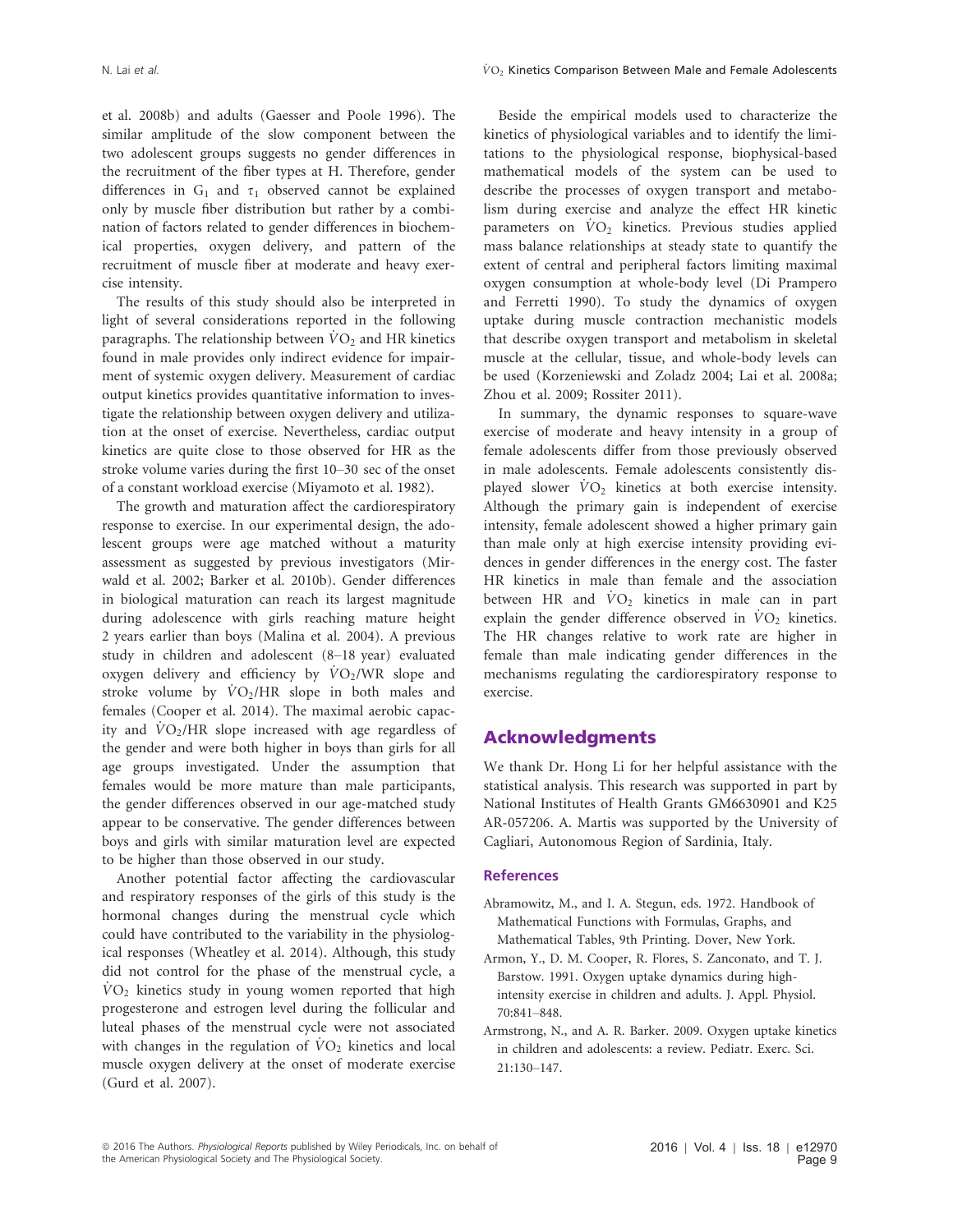Armstrong, N., and J. R. Welsman. 2002. Cardiovascular responses to submaximal treadmill running in 11 to 13 year olds. Acta Paediatr. 91:125–131.

Babcock, M. A., D. H. Paterson, D. A. Cunningham, and J. R. Dickinson. 1994. Exercise on-transient gas exchange kinetics are slowed as a function of age. Med. Sci. Sports Exerc. 26:440–446.

Barker, A. R., A. M. Jones, and N. Armstrong. 2010a. The influence of priming exercise on oxygen uptake, cardiac output, and muscle oxygenation kinetics during very heavyintensity exercise in 9- to 13-yr-old boys. J. Appl. Physiol. 109:491–500.

Barker, A. R., J. R. Welsman, J. Fulford, D. Welford, and N. Armstrong. 2010b. Quadriceps muscle energetics during incremental exercise in children and adults. Med. Sci. Sports Exerc. 42:1303–1313.

Barker, A. R., E. Trebilcock, B. Breese, A. M. Jones, and N. Armstrong. 2014. The effect of priming exercise on O2 uptake kinetics, muscle O2 delivery and utilization, muscle activity, and exercise tolerance in boys. Appl. Physiol. Nutr. Metab. 39:308–317.

Barstow, T. J., and A. M. Jones. 1991. Linear and nonlinear characteristics of oxygen uptake kinetics during heavy exercise. J. Appl. Physiol. 71:2099–2106.

Barstow, T. J., A. M. Jones, P. H. Nguyen, and R. Casaburi. 1996. Influence of muscle fiber type and pedal frequency on oxygen uptake kinetics of heavy exercise. J. Appl. Physiol. 81:1642–1650.

Bearden, S. E., R. J. Moffatt. 2001.  $VO<sub>2</sub>$  and heart rate kinetics in cycling: transitions from an elevated baseline. J. Appl. Physiol. (1985) 90:2081–2087.

Beaver, W. L., K. Wasserman, and B. J. Whipp. 1986. A new method for detecting anaerobic threshold by gas exchange. J. Appl. Physiol. 60:2020–2027.

Boone, J., K. Koppo, J. Bouckaert. 2008. The  $VO<sub>2</sub>$  response to submaximal ramp cycle exercise: influence of ramp slope and training status. Respir. Physiol. Neurobiol. 161:291–297.

Breese, B. C., C. A. Williams, A. R. Barker, J. R. Welsman, S. G. Fawkner, and N. Armstrong. 2010. Longitudinal changes in the oxygen uptake kinetic response to heavy-intensity exercise in 14- to 16-year-old boys. Pediatr. Exerc. Sci.  $22.69 - 80$ 

Breese, B. C., N. Armstrong, A. R. Barker, and C. A. Williams. 2011. The effect of pedal rate on pulmonary O2 uptake kinetics during very heavy intensity exercise in trained and untrained teenage boys. Respir. Physiol. Neurobiol. 177:149–154.

Cleuziou, C., S. Perry, F. Borrani, A. M. Lecoq, R. Candau, D. Courteix, et al. 2004. Dynamic responses of oxygen uptake at the onset and end of moderate and heavy exercise in trained subjects. Can. J. Appl. Physiol. 29:32– 44.

Cooper, D. M., C. Berry, N. Lamarra, and K. Wasserman. 1985. Kinetics of oxygen uptake and heart rate at onset of exercise in children. J. Appl. Physiol. 59:211–217.

Cooper, D. M., S. Y. Leu, P. Galassetti, and S. Radom-Aizik. 2014. Dynamic interactions of gas exchange, body mass, and progressive exercise in children. Med. Sci. Sports Exerc. 46:877–886.

Coyle, E. F., L. S. Sidossis, J. F. Horowitz, and J. D. Beltz. 1992. Cycling efficiency is related to the percentage of type I muscle fibers. Med. Sci. Sports Exerc. 24:782–788.

Crow, M. T., and M. J. Kushmerick. 1982. Chemical energetics of slow- and fast twitch muscles of the mouse. J. Gen. Physiol. 79:147–166.

DeLorey, D. S., J. M. Kowalchuk, and D. H. Paterson. 2004. Effect of age on  $O_2$  uptake kinetics and the adaptation of muscle deoxygenation at the onset of moderate-intensity cycling exercise. J. Appl. Physiol. (1985) 97:165–172.

Di Prampero, P. E., and G. Ferretti. 1990. Factors limiting maximal oxygen consumption in humans. Respir. Physiol. 2–3:113–127.

Fawkner, S. G., and N. Armstrong. 2003. Oxygen uptake kinetic response to exercise in children. Sports Med. 33:651–669.

Fawkner, S. G., and N. Armstrong. 2004a. Longitudinal changes in the kinetic response to heavy-intensity exercise in children. J. Appl. Physiol. 97:460–466.

Fawkner, S. G., and N. Armstrong. 2004b. Modelling the  $VO<sub>2</sub>$ kinetic response to heavy intensity exercise in children. Ergonomics 47:1517–1527.

Fawkner, S. G., and N. Armstrong. 2004c. Sex differences in the oxygen uptake kinetic response to heavy-intensity exercise in prepubertal children. Eur. J. Appl. Physiol. 93:210–216.

Fawkner, S. G., N. Armstrong, C. R. Potter, and J. R. Welsman. 2002. Oxygen uptake kinetics in children and adults after the onset of moderate-intensity exercise. J. Sports Sci. 20:319–326.

Gaesser, G. A., and D. C. Poole. 1996. The slow component of oxygen uptake kinetics in humans. Exerc. Sport Sci. Rev. 24:35–71.

Glenmark, B., G. Hedberg, and E. Jansson. 1992. Changes in muscle fibre type from adolescence to adulthood in women and men. Acta Physiol. Scand. 146:251–259.

Grassi, B. 2000. Skeletal muscle  $\dot{V}O_2$  on-kinetics: set by O2 delivery or by O2 utilization? New insights into an old issue. Med. Sci. Sports Exerc. 32:108–116.

Gurd, B. J., J. Scheid, D. H. Paterson, and J. M. Kowalchuk. 2007. O2 uptake and muscle deoxygenation kinetics during the transition to moderate-intensity exercise in different phases of the menstrual cycle in young adult females. Eur. J. Appl. Physiol. 101:321–330.

Hebestreit, H., S. Kriemler, R. L. Hughson, and O. Bar-Or. 1998. Kinetics of oxygen uptake at the onset of exercise in boys and men. J. Appl. Physiol. 85:1833–1841.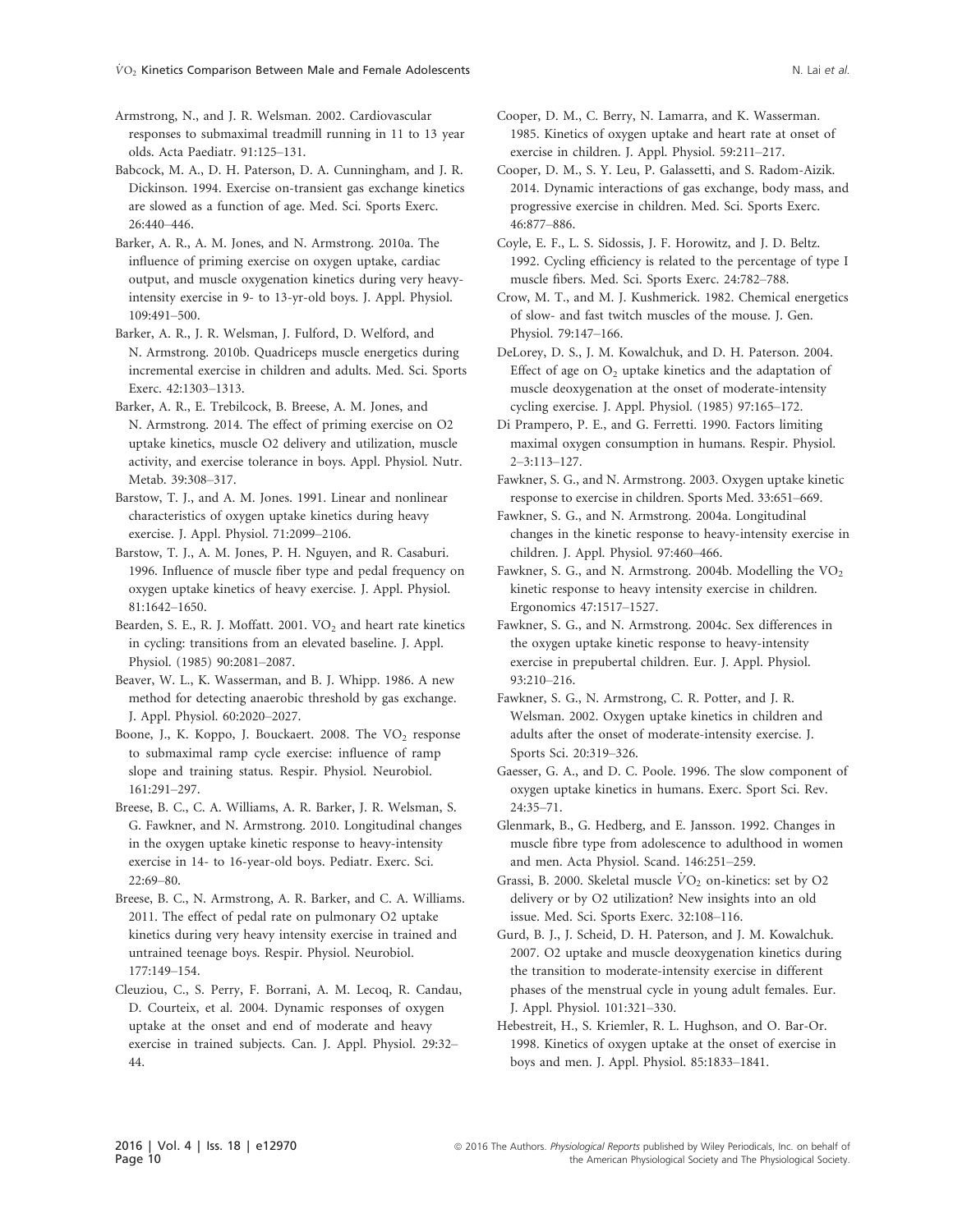Hughson, R. L. Regulation of  $VO<sub>2</sub>$  on-kinetics by  $O<sub>2</sub>$  delivery, in Oxygen Uptake, Ed Jones AM, Poole CP. Chapter 8, 2005.

Hughson, R. L., D. D. O'Leary, A. C. Betik, and H. Hebestreit. 2000. Kinetics of oxygen uptake at the onset of exercise near or above peak oxygen uptake. J. Appl. Physiol. 88:1812– 1819.

Knight, D. R., D. C. Poole, W. Schaffartzik, H. J. Guy, R. Prediletto, M. C. Hogan, et al. 1992. Relationship between body and leg VO2 during maximal cycle ergometry. J. Appl. Physiol. 3:1114–1121.

Korzeniewski, B., and J. A. Zoladz. 2004. Factors determining the oxygen consumption rate  $\dot{V}O_2$  on-kinetics in skeletal muscles. J. Biochem. 379:703–710.

Lai, N., L. B. Gladden, P. G. Carlier, and M. E. Cabrera. 2008a. Models of muscle contraction and energetics. Drug Discov. Today Dis. Models 5:273–288.

Lai, N., M. M. Nasca, M. A. Silva, F. T. Silva, B. J. Whipp, and M. E. Cabrera. 2008b. Influence of exercise intensity on pulmonary oxygen uptake kinetics at the onset of exercise and recovery in male adolescents. Appl. Physiol. Nutr. Metab. 33:107–117.

Lai, N., F. Tolentino-Silva, M. M. Nasca, M. A. Silva, L. B. Gladden, and M. E. Cabrera. 2012. Exercise intensity and oxygen uptake kinetics in African-American and Caucasian women. Eur. J. Appl. Physiol. 112:973–982.

Lamarra, N. 1982. Ventilatory Control, Cardiac Output, and Gas-exchange Dynamics During Exercise Transients in Man. UCLA, Los Angeles, CA.

Lee Franco, R. L., M. K. Bowen, R. Arena, S. H. Privett, E. O. Acevedo, E. P. Wickham, et al. 2014. Sex differences in pulmonary oxygen uptake kinetics in obese adolescents. J. Pediatr. 165:1161–1165.

Linnarsson, D. 1974. Dynamics of pulmonary gas exchange and heart rate changes at start and end of exercise. Acta Physiol. Scand. Suppl. 415:1–68.

Macek, M., and J. Vavra. 1980. The adjustment of oxygen uptake at the onset of exercise: a comparison between prepubertal boys and adult men. Int. J. Sports Med. 1:75– 77.

Malina, R. M., C. Bouchard, and O. Bar-Or. 2004. Growth, maturation, and physical activity. Human Kinetics, Champaign. Ch 16, Pp. 307–333.

Marwood, S., D. Roche, T. Rowland, M. Garrard, and V. B. Unnithan. 2010. Faster pulmonary oxygen uptake kinetics in trained versus untrained male adolescents. Med. Sci. Sports Exerc. 42:127–134.

McNarry, M. A., M. I. Kingsley, and M. J. Lewis. 2012. Influence of exercise intensity on pulmonary oxygen uptake kinetics in young and late middle-aged adults. Am. J. Physiol. Regul. Integr. Comp. Physiol. 303:R791– R798.

Mirwald, R. L., A. D. Baxter-Jones, D. A. Bailey, and G. P. Beunen. 2002. An assessment of maturity from

anthropometric measurements. Med. Sci. Sports Exerc. 34:689–694.

Miyamoto, Y., T. Hiura, T. Tamura, T. Nakamura, J. Higuchi, and T. Mikami. 1982. Dynamics of cardiac, respiratory, and metabolic function in men in response to step work load. J. Appl. Physiol. 52:1198–1208.

Morris, N. M., and J. R. Udry. 1980. Validation of a selfassessment instrument to assess stage of adolescent development. J. Youth Adolesc. 9:271–280.

O'Toole, M. L. 1989. Gender differences in the cardiovascular response to exercise. Cardiovasc. Clin. 19:17–33.

Ozyener, F., H. B. Rossiter, S. A. Ward, and B. J. Whipp. 2001. Influence of exercise intensity on the on- and offtransient kinetics of pulmonary oxygen uptake in humans. J. Physiol. 533:891–902.

Poole, D. C., and A. M. Jones. 2012. Oxygen uptake kinetics. Compr. Physiol. 2:933–996.

Poole, D. C., W. Schaffartzik, D. R. Knight, T. Derion, B. Kennedy, H. J. Guy, et al. 1991. Contribution of exercising legs to the slow component of oxygen uptake kinetics in humans. J. Appl. Physiol. 71:1245–1260.

Pringle, J. S. M., J. H. Doust, H. Carter, K. Tolfrey, I. T. Campbell, and A. M. Jones. 2003. Oxygen uptake kinetics during moderate, heavy and severe intensity 'submaximal' exercise in humans: the influence of muscle fibre type and capillarisation. Eur. J. Appl. Physiol. 89:289–300.

Rossiter, H. B. 2011. Exercise: kinetic considerations for gas exchange. Compr. Physiol. 1:203–244.

Rossiter, H. B., S. A. Ward, J. M. Kowalchuk, F. A. Howe, J. R. Griffiths, and B. J. Whipp. 2002. Dynamic asymmetry of phosphocreatine concentration and  $O<sub>2</sub>$  uptake between the on- and off-transients of moderate and high-intensity exercise in humans. J. Physiol. 541:991–1002.

Salvadego, D., S. Lazzer, C. Busti, R. Galli, F. Agosti, C. Lafortuna, et al. 2010. Gas exchange kinetics in obese adolescents. Inferences on exercise tolerance and prescription. Am. J. Physiol. Regul. Integr. Comp. Physiol. 299:R1298–R1305.

Wheatley, C. M., E. M. Snyder, B. D. Johnson, and T. P. Olson. 2014. Sex differences in cardiovascular function during submaximal exercise in humans. Springerplus 3:445.

Whipp, B. J. and H. B. Rossiter. 2005. The kinetics of oxygen uptake. Pp. 62–94 in A. M. Jones and D. C. Poole, eds. Oxygen Uptake Kinetics in Sport, Exercise and Medicine. Routledge, London.

Whipp, B. J., and K. Wasserman. 1972. Oxygen uptake kinetics for various intensities of constant-load work. J. Appl. Physiol. 33:351–356.

Whipp, B. J., S. A. Ward, N. Lamarra, J. A. Davis, and K. Wasserman. 1982. Parameters of ventilatory and gas exchange dynamics during exercise. J. Appl. Physiol. Respir. Environ. Exerc. Physiol. 52:1506–1513.

Wilkerson, D. P., K. Koppo, T. J. Barstow, and A. M. Jones. 2004. Effect of work rate on the functional 'gain' of Phase II

<sup>ª</sup> 2016 The Authors. Physiological Reports published by Wiley Periodicals, Inc. on behalf of the American Physiological Society and The Physiological Society.